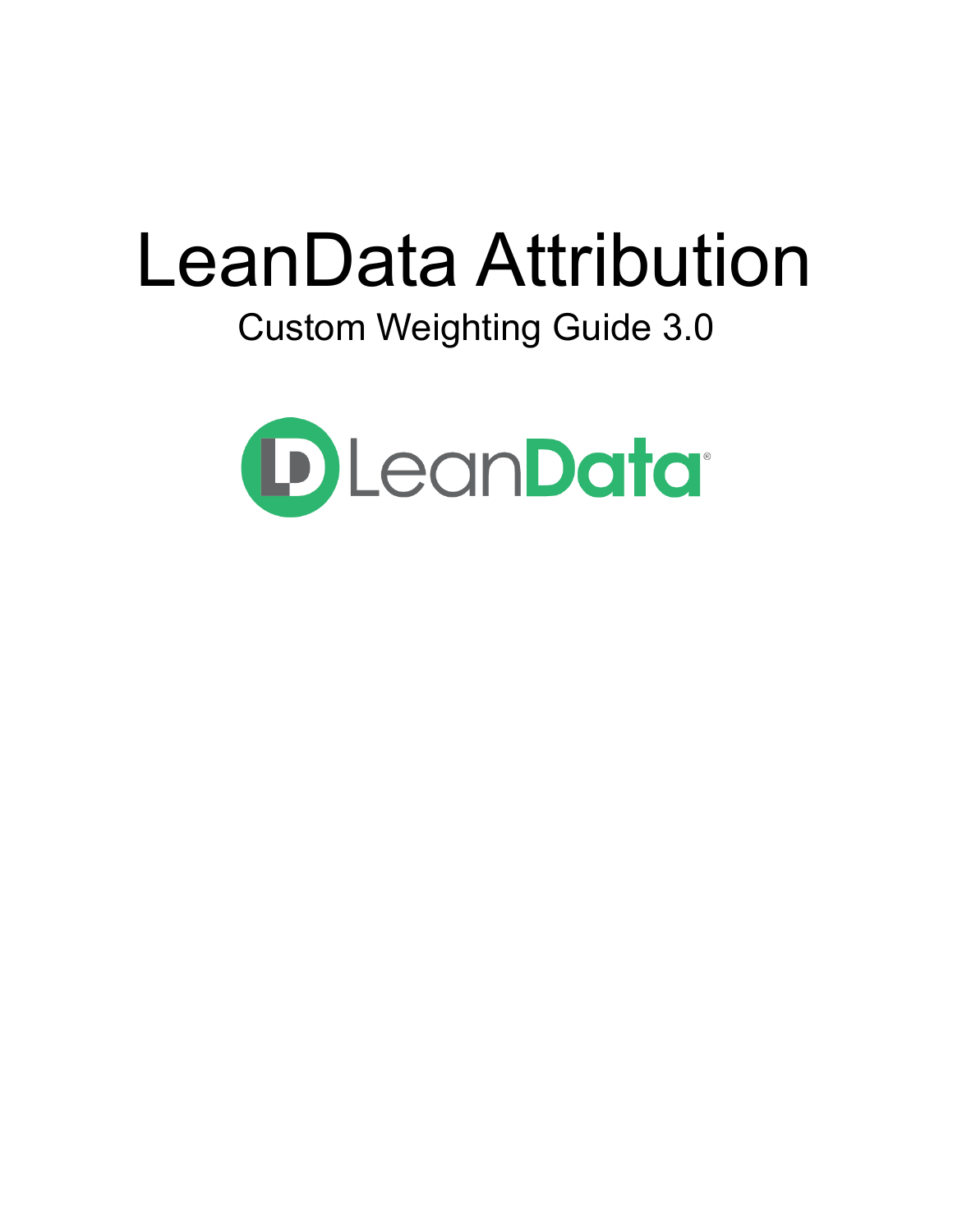

| <b>Overview</b>       | $\mathbf{3}$ |
|-----------------------|--------------|
| <b>Best Practices</b> |              |
| <b>Summary</b>        | 5            |

© 2021 LeanData Inc. All rights reserved. LeanData is a registered trademark.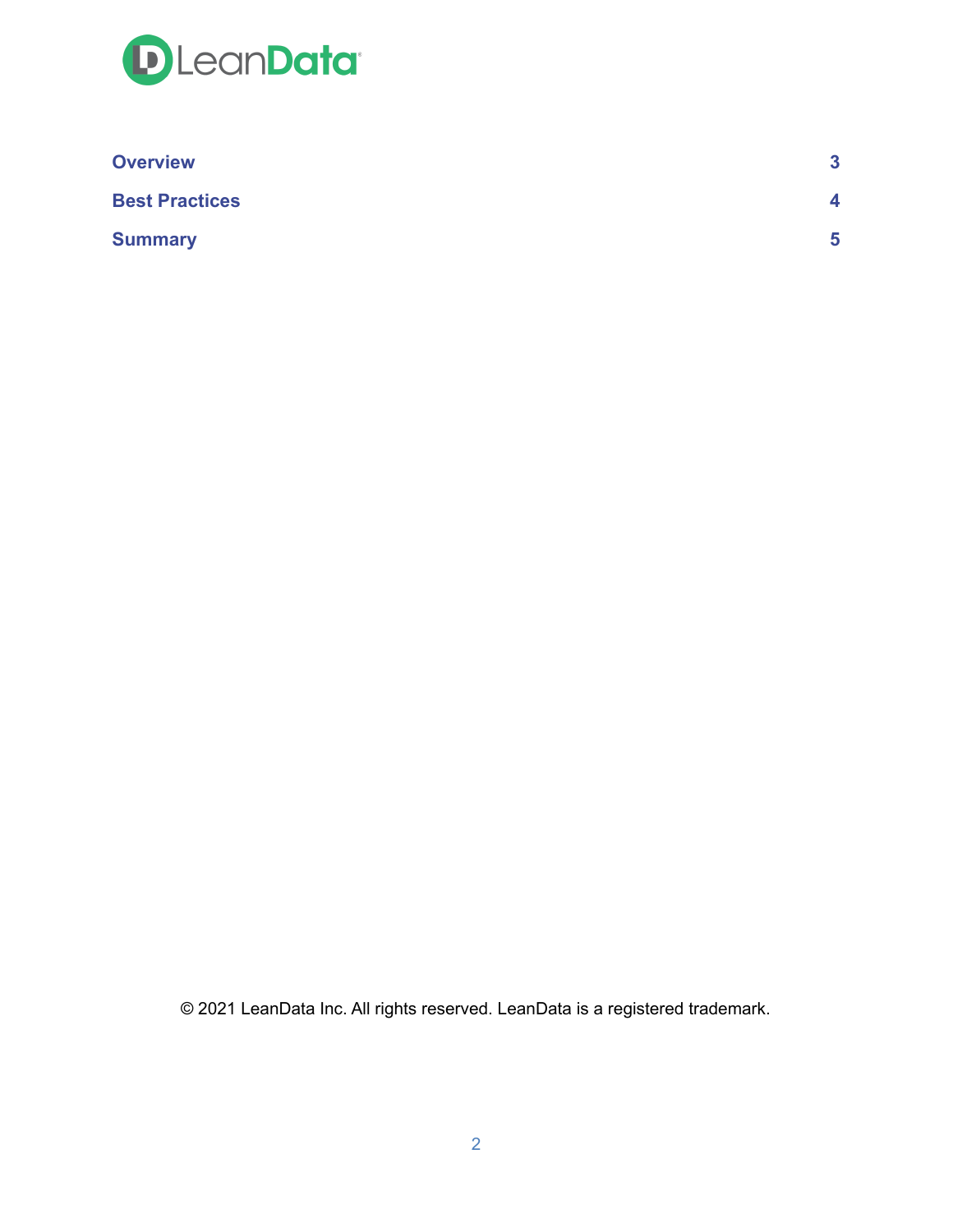

## <span id="page-2-0"></span>**Overview**

Not all touches are created equally! You may come across instances where you have relevant marketing touches, but you would like them to have differing impacts on marketing attribution value. For example, an in-person dinner product deep dive touch is probably a little more meaningful than attending a webinar.

LeanData Attribution allows weighting of campaign type and campaign member statuses (by campaign type) across a 1 - 10 scale. By default, weighting is disabled and attribution is distributed equally across all relevant marketing touches.

Weighting is a value that is relative to other weighting values. In other words, if all campaign types are weighted 1, it would have the same effect as if all campaign types are weighted 6. We intentionally don't have a middle in order to force a relative ranking.

#### **Example**

The following illustrates a simple example of weighting in action:

- Opportunity A
	- Amount: \$1,000
- Campaigns
	- Campaign X:
		- Type: Webinar
		- 1 relevant marketing touch on Opportunity A
		- Campaign Member Status: attended
	- Campaign Y:
		- Type: Dinner Demo
		- 1 relevant marketing touch on Opportunity A
		- Campaign Member Status: attended
	- Campaign Z:
		- Type: Tradeshow
		- 1 relevant marketing touch on Opportunity A
		- Campaign Member Status: attended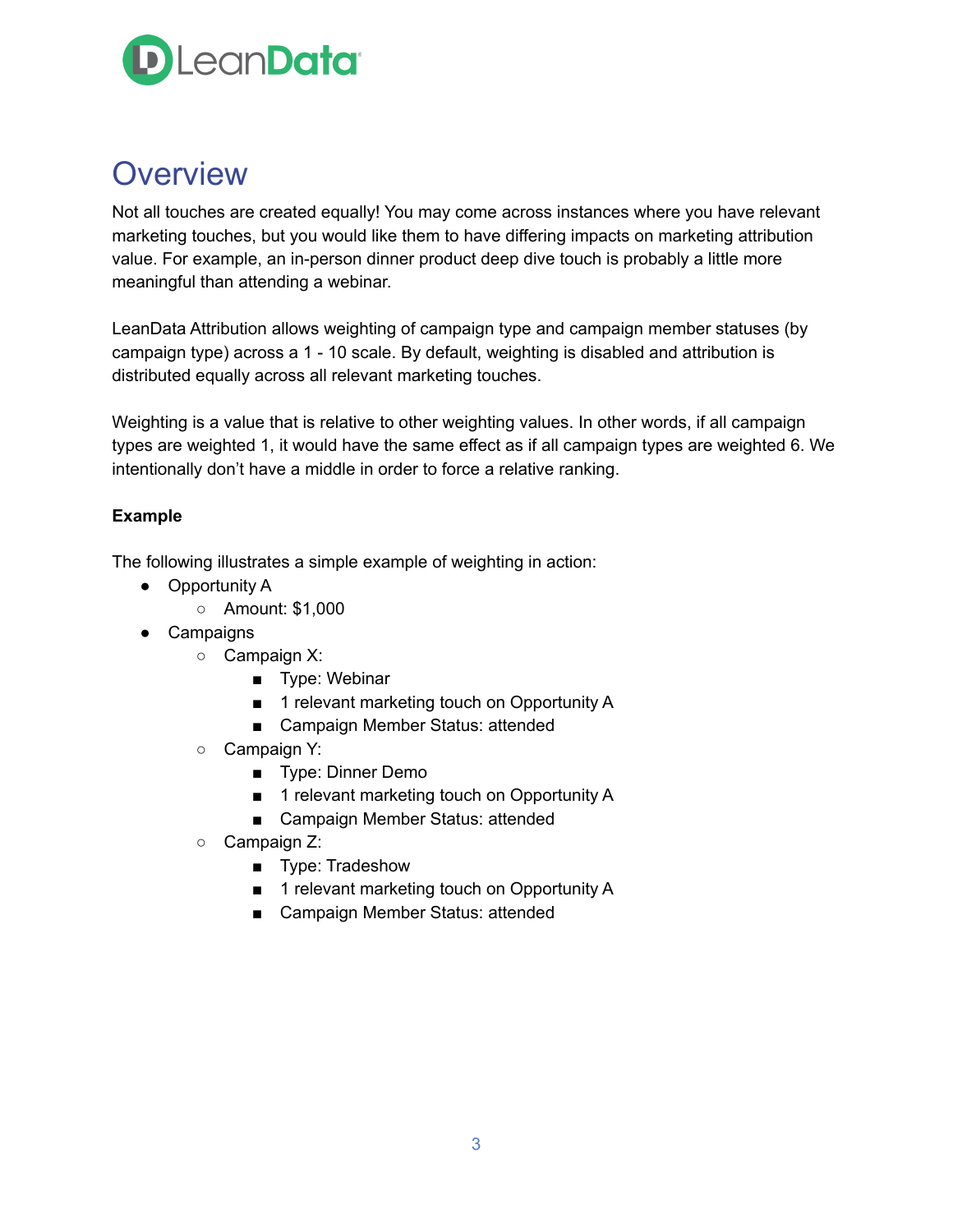

How much credit is applied under the weighted and non-weighted models?

- Non-Weighted Attribution
	- $\circ$  Campaign X campaign member: \$500 (\$1,000 / 2)
	- $\circ$  Campaign Y campaign member: \$500 (\$1,000 / 2)
- Weighted Attribution
	- Weights
		- Webinar: 2
		- Dinner Demo: 5
		- Tradeshow: 3
	- Attribution
		- Campaign X campaign member: \$200 [\$1,000  $*(2/(2+5+3))]$
		- Campaign Y campaign member:  $$500$   $$1,000 * (5 / (2 + 5 + 3))$
		- Campaign Z campaign member:  $$300 [$1,000 * (3 / (2 +5 + 3))]$

## <span id="page-3-0"></span>Best Practices

#### **How to Weight**

When using a weighted model, you have the option to weight by either campaign type, campaign member status, or campaign member object type. We recommend if you are to use a weighted model, consider weighting based off of the member status rather than campaign type. There are often member statuses that represent customer interactions that are much more impactful than others.

*Example: If you weight off of a campaign type and one of your campaign types is an Event, two people that responded to the event would be weighted the same with campaign type weighting. However, if you weight by campaign member status, someone who books a meeting at the event would be weighted higher than someone who just RSVP's for the event. Your member statuses are still split by campaign type when you weight them so you can still weight a booked meeting at an event differently than you would a booked meeting partner conference for example.*